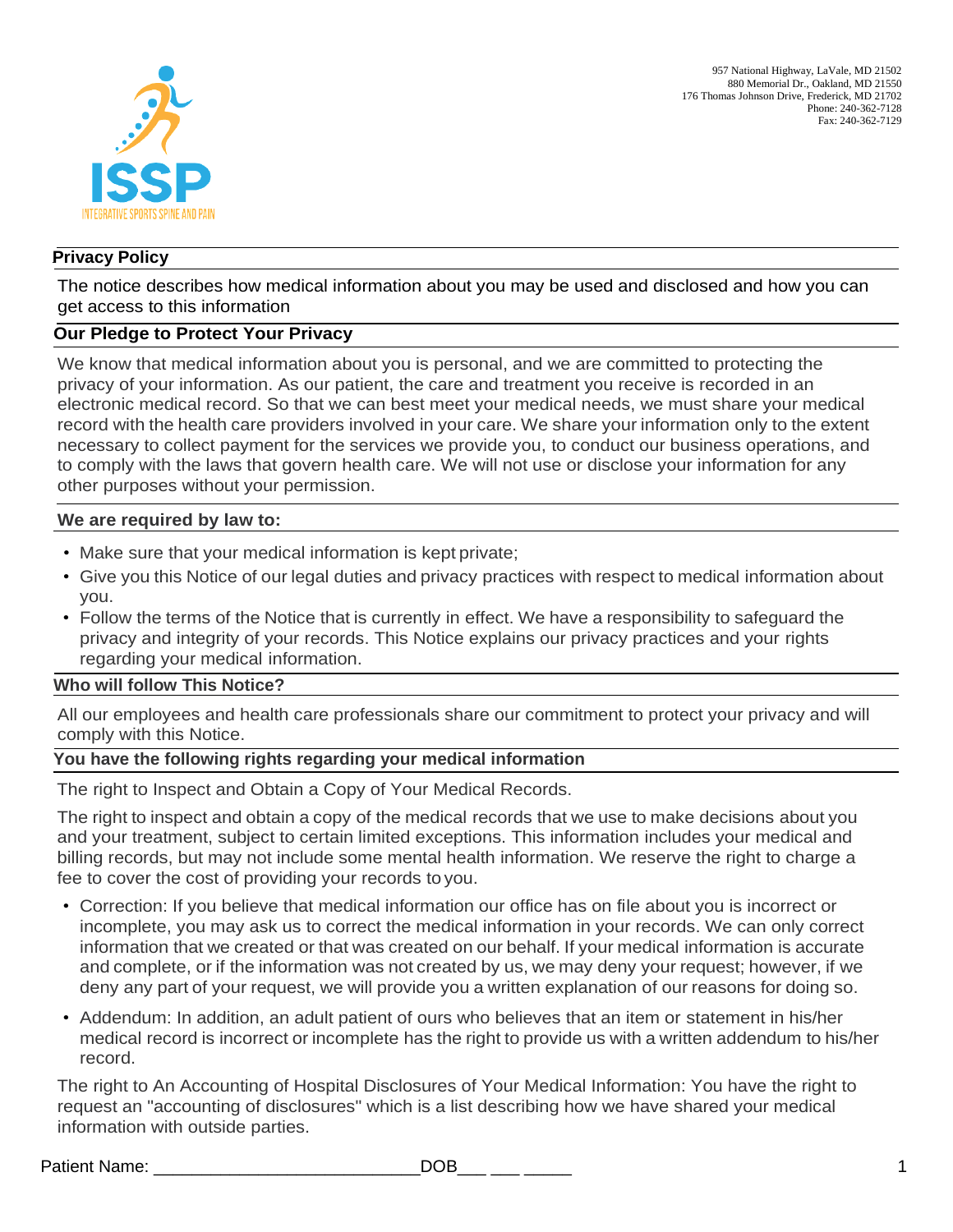The right to Request Restrictions: You have the right to request restrictions on certain uses or disclosures of your medical information. Requests for restrictions must be in writing; the appropriate instructions and forms are available at registration desk. We are not required to agree to your requested restriction. However, if we do agree, we will comply with the law. If we cannot accept your request, we will explain to you in writing why we cannot do so.

# **How We May Use and Disclose Medical Information About You**

The following sections describe different ways that we use and disclose your medical information. For each category of uses or disclosures we will provide examples. To respect your privacy, we will try to limit the amount of information that we use or disclose to that which is the "minimum necessary" to accomplish the purpose of the use or disclosure. Not every use or disclosure in a category will be listed. However, all the ways we are permitted to use and disclose information will fall within one of these categories.

For Treatment: We may use medical information about you to provide you with medical treatment or services. We may disclose medical information about you to doctors, residents, nurses, technicians, medical students, or other Hospital personnel who are involved in your care.

For Payment: We may use and disclose medical information about you to bill and receive payment for the treatment and services you receive.

For Health Care Operations: We may use and disclose medical information about you for functions that are necessary to run the medical practice and assure that all of our patients receive quality care. We may also share your medical information with affiliated health care providers so that they may jointly perform certain business operations along with our office.

Business Associates: We contracts with outside companies that perform business services for us, such as billing companies, management consultants, quality assurance reviewers, accountants or attorneys. In certain circumstances, we may need to share your medical information with a business associate so it can perform a service on our behalf. We will limit the disclosure of your information to a business associate to the amount of information that is the "minimum necessary" for the company to perform services for us. In addition, we will have a written contract in place with the business associate requiring her/him to protect the privacy of your medical information.

Appointment Reminders: We may use and disclose medical information to contact you as a reminder that you have an appointment for treatment or medical care at our office.

Treatment Alternatives: We may use and disclose medical information to tell you about or recommend possible treatment options or alternatives that may be of interest to you.

Health-Related Benefits and Services: We may use and disclose medical information to tell you about health-relatedbenefits or services that may be of interest to you.

Individuals Involved in Your Care: We may release medical information about you to a family member or friend who is involved in your medical care. We may also give information to someone who helps pay for your care. Unless there is a specific written request from you to the contrary, we may also notify a family member, personal representative or another person responsible for your care about your location and general condition. This does not apply to patients who are receiving treatment for certain conditions, such as mental health problems or substance/alcohol abuse.

To Prevent a Serious Threat to Health or Safety: We may use and disclose certain information about you when necessary to prevent a serious threat to your health and safety or the health and safety of others. However, any such disclosure will only be to someone able to help prevent the threat, such as law enforcement, or to a potential victim.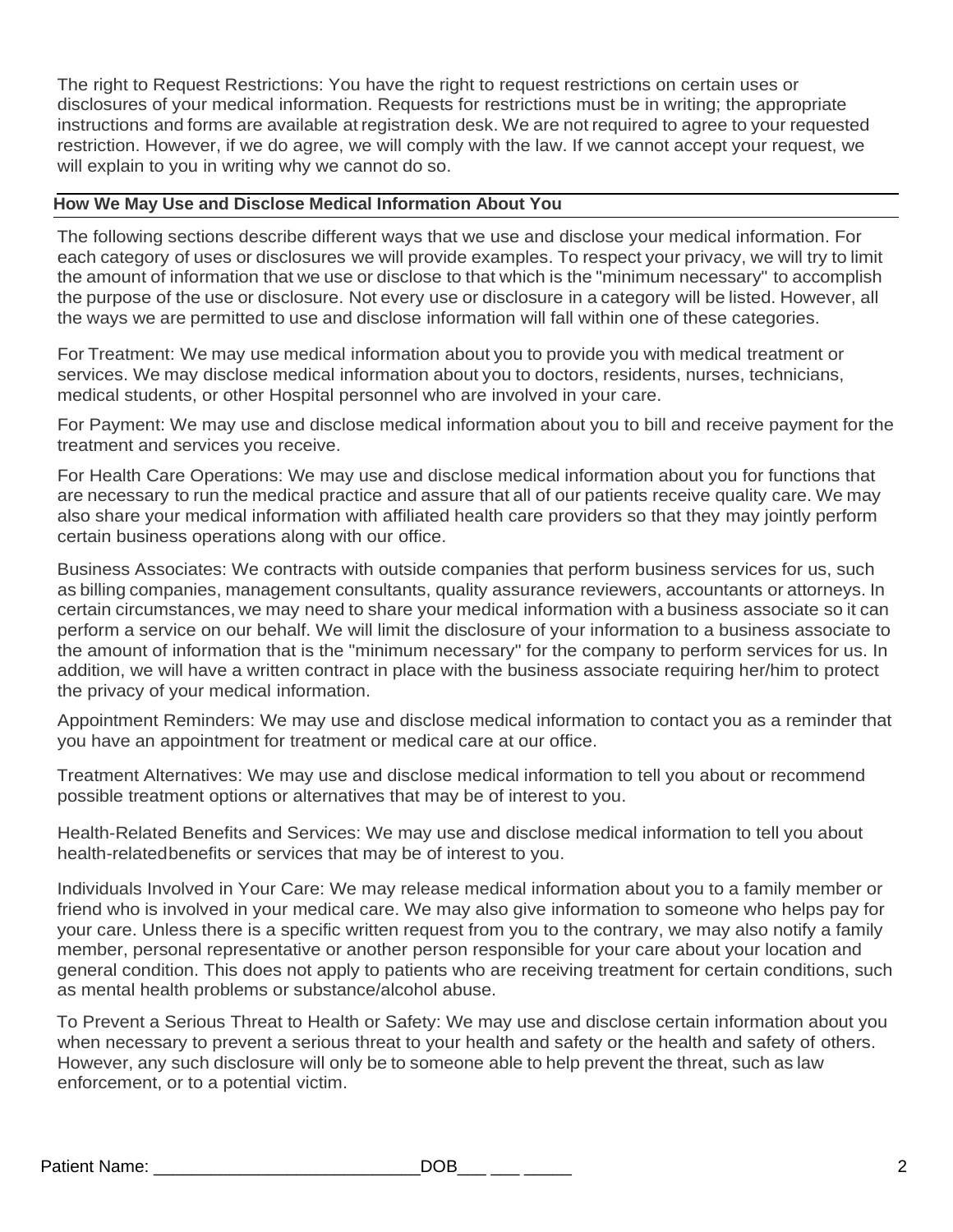# **Additional Situations That Do Not Require Us To Obtain Your Authorization**

Workers' Compensation: We may release medical information about you for workers' compensation or similar programs. These programs provide benefits for work-related injuries or illness.

Public Health Activities: We may disclose medical information about you for public health activities. These activities include, but are not limited to, the following:

- to prevent or control disease, injury or disability;
- to report births and deaths;
- to report the abuse or neglect of children, elders and dependent adults;
- to report reactions to medications or problems with products;
- to notify you of the recall of products you may be using;
- to notify a person who may have been exposed to a disease or may be at risk for contracting or spreading a disease or condition;
- to notify the appropriate government authority if we believe you have been the victim of abuse, neglect or domestic violence; we will only make this disclosure when required or authorized by law;
- to notify appropriate state registries, such as the Northern California Cancer Center or the California Emergency Medical Services Authority, when you seek treatment at our office for certain diseases or conditions.

Lawsuits and Disputes: If you are involved in a lawsuit or a dispute, we may disclose medical information about you in response to a court or administrative order. We may also disclose medical information about you in response to a subpoena, legally enforceable discovery request, or other lawful process by someone else involved in the dispute.

Law Enforcement: We may release medical information if asked to do so by law enforcement officials in the following limited circumstances:

- in response to a court order, subpoena, warrant, summons or similar process;
- to identify or locate a suspect, fugitive, material witness, or missing person;
- about the victim of a crime if, under certain limited circumstances, the victim is unable to consent;
- about a death we believe may be the result of criminal conduct;
- about criminal conduct at our office;
- in emergency circumstances to report a crime; the location of the crime or victims; or the identity, description or location of the person who committed the crime.

Coroners, Medical Examiners and Funeral Directors: We may release medical information to a coroner or medical examiner. This may be necessary to identify a deceased person or determine the cause of death. We may also release medical information about patients of ours to funeral directors as necessary to carry out their duties with respect to the deceased.

Organ and Tissue Donation: We may release medical information to organizations that handle organ, eye, or tissue procurement or transplantation, as necessary to facilitate organ or tissue donation. The procurement or transplantation organization needs your authorization for any actual donations.

Military and Veterans: If you are a member of the armed forces, we may release medical information about you as required by military command authorities. We may also release medical information about foreign military personnel to the appropriate foreign military authority.

National Security and Intelligence Activities: Upon receipt of a request, we may release medical information about you to authorized federal officials for intelligence, counterintelligence, and other national security activities authorized by law. We will only provide this information after the Privacy Officer has verified the validity of the request and reviewed and approved our response.

Other Uses or Disclosures Required by Law: We will also disclose medical information about you when required to do so by federal, state or local laws that are not specifically mentioned in this Notice.